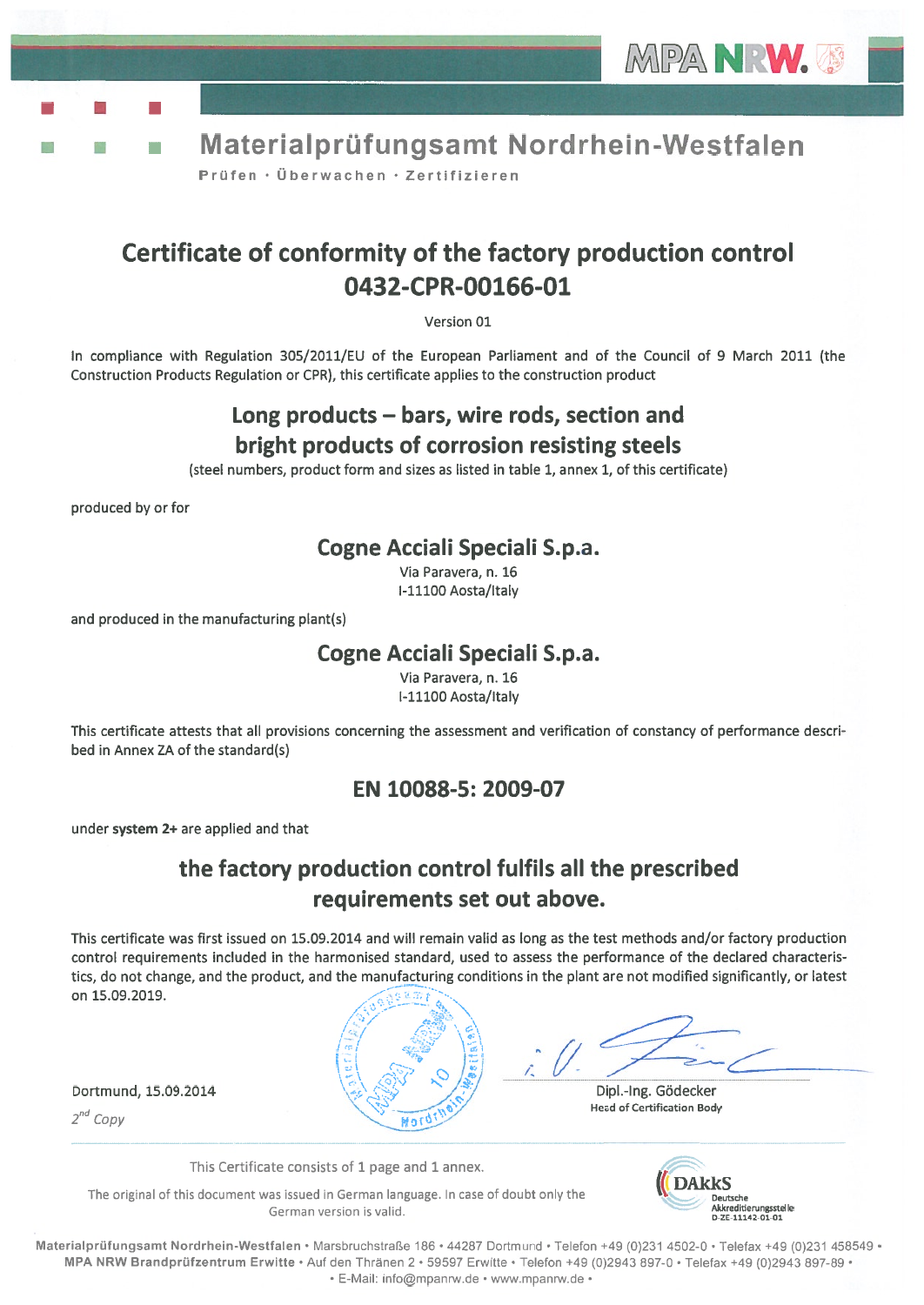**Figure 1999** 

# • Materialprùfungsamt Nordrhein-Westfalen

Prüfen · Überwachen · Zertifizieren

#### Manufacturing <sup>p</sup>lant: Cogne Acciali Speciali S.p.a.

Via Paravera, n. 16 1-11100 Aosta/Italy

#### Table 1: Products made of corrosion resistant steels (product form and sizes)

| No.            | Steel grade (steel number)             | <b>Product form</b>                                       | <b>Condition of</b><br>surface finish<br>$(symbol)^{1}$ | <b>Sizes in mm</b>  |                                             |
|----------------|----------------------------------------|-----------------------------------------------------------|---------------------------------------------------------|---------------------|---------------------------------------------|
| $\mathbf{1}$   | <b>Ferritic Steel:</b>                 |                                                           |                                                         |                     |                                             |
|                | 1.4016                                 | Rod (round wire rod)                                      | 1 <sup>C</sup>                                          | Diameter:           | $5,5 - 10,5$                                |
|                |                                        | Cold drawn bar (round)                                    | 2H                                                      | Diameter:           | $7,0 - 9,0$                                 |
| $2^{\circ}$    | <b>Martensitic steels:</b>             |                                                           |                                                         |                     |                                             |
|                | 1.4006, 1.4021, 1.4057                 | Rod (round wire rod)                                      | 1 <sup>C</sup>                                          | Diameter:           | $5,5 - 26,0$                                |
|                | 1.4006, 1.4021, 1.4057, 1.4418         | Hot rolled round bar (peeled)                             | 2В                                                      | Diameter:           | $20,0 - 101,6$                              |
|                | 1.4006, 1.4021, 1.4057                 | Cold drawn bar (round)                                    | 2H                                                      | Diameter:           | $5,0 - 25,0$                                |
| 3              | <b>Precipitation hardening steels:</b> |                                                           |                                                         |                     |                                             |
|                | 1.4542                                 | Hot rolled round bar (peeled)                             | 2B                                                      | Diameter:           | $20,0 - 101,6$                              |
| $\overline{4}$ | <b>Austenitic steels:</b>              |                                                           |                                                         |                     |                                             |
|                | 1.4301, 1.4307                         | Rod (round wire rod)                                      | 1 <sup>C</sup>                                          | Diameter:           | $5,5 - 30,0$                                |
|                |                                        | Hot rolled round bar (peeled)                             | 2B                                                      | Diameter:           | $20,0 - 101,6$                              |
|                |                                        | Hot rolled round bar (grinded)                            | 2G                                                      | Diameter:           | $7,0 - 101,6$                               |
|                |                                        | Cold drawn bar (round)<br>(work-hardened) <sup>2)</sup>   | 2H                                                      | Diameter:           | $4,0 - 26,0$                                |
|                |                                        | Cold drawn bar (square)<br>(work-hardened) <sup>2)</sup>  | 2H                                                      | Side length:        | $12,0 \times 12,0$ to<br>$16,0 \times 16,0$ |
|                |                                        | Cold drawn bar (hexagon)<br>(work-hardened) <sup>2)</sup> | 2H                                                      | Width across flats: | $10,0 - 32,0$                               |
|                | 1.4305                                 | Rod (round wire rod)                                      | 1C                                                      | Diameter:           | $5,5 - 32,0$                                |
|                |                                        | Rod (hexagon wire rod)                                    | 1 <sup>C</sup>                                          | Width across flats: | $14,0 - 25,5$                               |
|                |                                        | Hot rolled round bar (peeled)                             | 2В                                                      | Diameter:           | $20,0 - 101,6$                              |
|                |                                        | Hot rolled round bar (grinded)                            | 2G                                                      | Diameter:           | $4,5 - 80,0$                                |
|                |                                        | Hot rolled hexagon bar                                    | 2B                                                      | Width across flats: | $50,0 - 52,0$                               |
|                |                                        | Cold drawn bar (round)<br>(work-hardened) <sup>2)</sup>   | 2H                                                      | Diameter:           | $3,0 - 26,0$                                |
|                |                                        | Cold drawn bar (square)<br>(work-hardened) $2$            | 2H                                                      | Side length:        | $11,0 \times 11,0$ to<br>$15,0 \times 15,0$ |
|                |                                        | Cold drawn bar (hexagon)<br>(work-hardened) <sup>2)</sup> | 2H                                                      | Width across flats: | $10,0 - 32,0$                               |
|                | 1.4306                                 | Hot rolled round bar (peeled)                             | 2B                                                      | Diameter:           | $20,0 - 24,0$                               |

Continuation of table 1 on the following page

Annex 1 to

Certificate of conformity of the factory production control 0432-CPR-00166-01 (Version 01)

Page 1 of 2

Materialprüfungsamt Nordrhein-Westfalen · Marsbruchstraße 186 · 44287 Dortmund · Telefon +49 (0)231 4502-0 · Telefax +49 (0)231 458549 · MPA NRW Brandprüfzentrum Erwitte · Auf den Thränen 2 · 59597 Erwitte · Telefon +49 (0)2943 897-0 · Telefax +49 (0)2943 897-89 · E-Mail: nfo@mpanrw.de www.mpanrw.de•